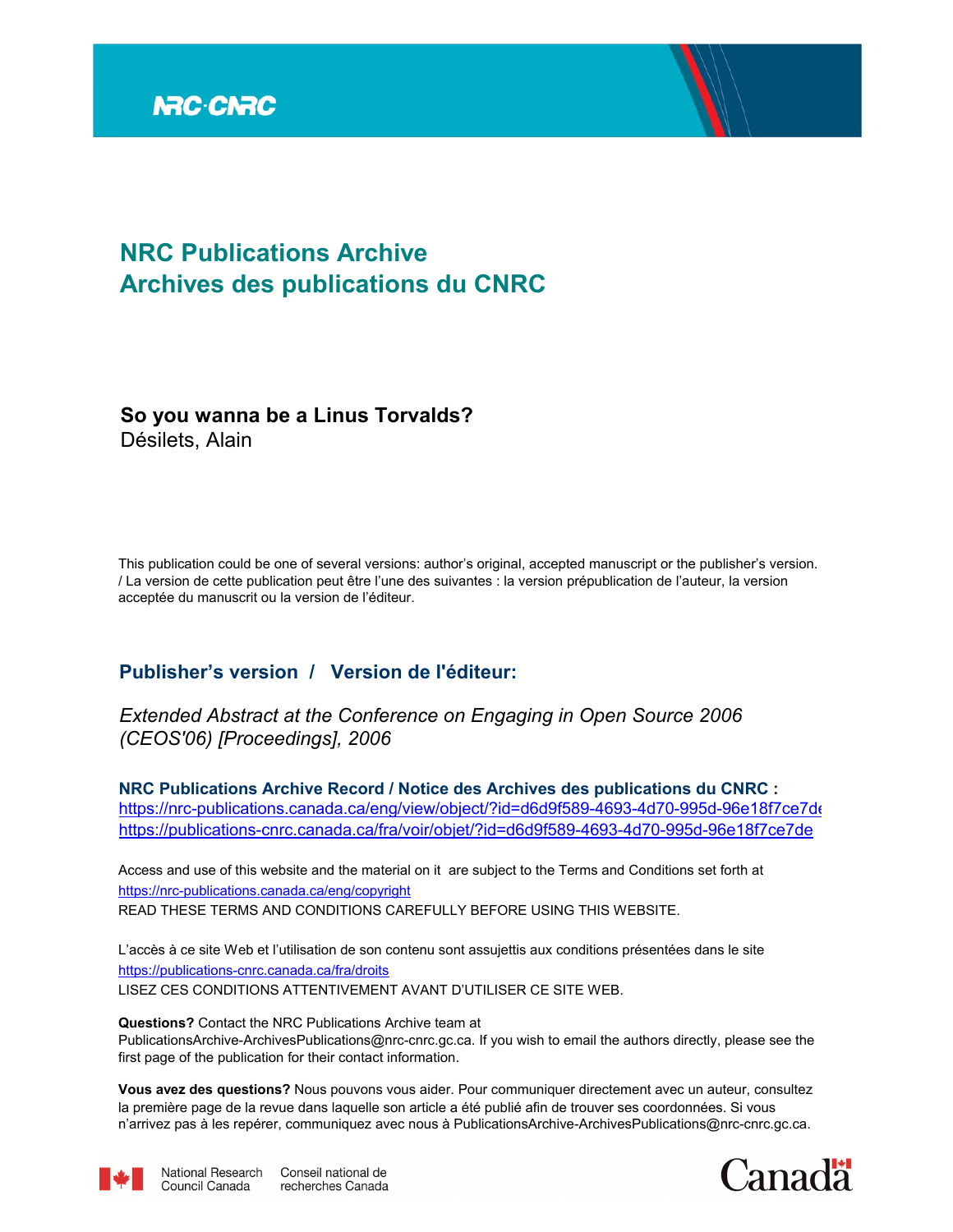

National Research Council Canada

Conseil national de recherches Canada

Institute for Information Technology

Institut de technologie de l'information



*So you Wanna be a Linus Torvalds? The Do's and Don't of Running a Small Source Project \** 

Désilets, A. June 2006

\* published as an Extended Abstract at the Conference on Engaging in Open Source 2006 (CEOS'06). Halifax, Nova Scotia, Canada. June 1-2, 2006. NRC 48551. (Invited Talk).

Copyright 2006 by National Research Council of Canada

Permission is granted to quote short excerpts and to reproduce figures and tables from this report, provided that the source of such material is fully acknowledged.

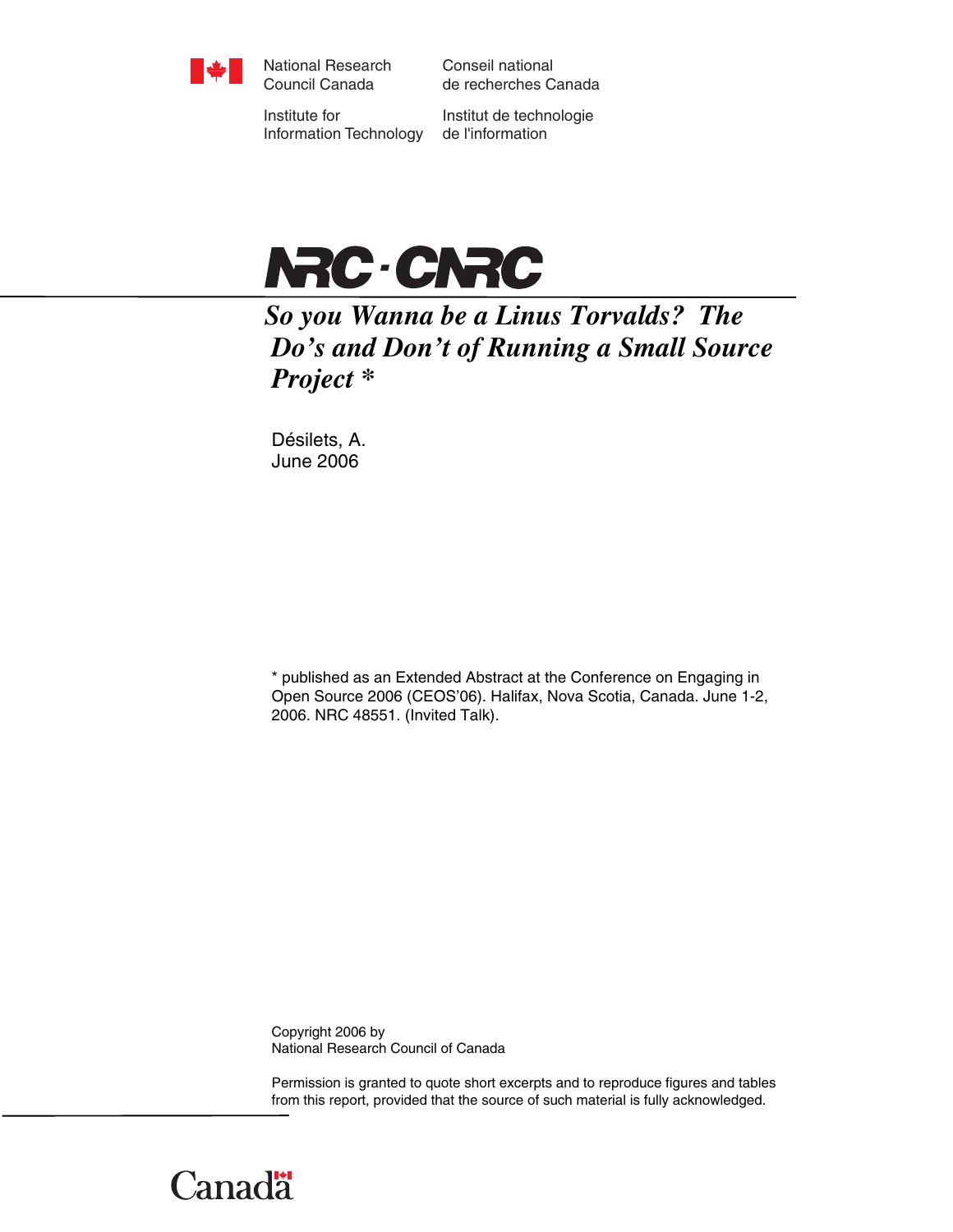#### **So you wanna be a Linus Torvalds? The Do's and Don't of Running a Small Open Source Project**

Alain Désilets National Research Council of Canada alain.desilets@nrc-cnrc.gc.ca

#### **Introduction**

In this paper, I present a series of lessons learned on how to effectively run a small Open Source experience. These lessons are based on my own experience as the leader of VoiceCode [2] [6], a project that aims at developing an integrated programming-by-voice toolbox. By this we mean tools that allow programmers with Repetitive Strain Injury (RSI) to write computer code by talking to their machine instead of typing.

The VoiceCode project started in 1999 by the National Research Council of Canada, and was first officially released in 2003. The system is now at a point where it can be used by programmers to do real work, and there have been over 7200 downloads so far. The project has also attracted the attention of the media [4].

In the process of leading this project, I have learned many important lessons; too many to discuss exhaustively here. I will however share three that seem particularly important.

## **The elusive "plausible promise"**

When I started the VoiceCode project, I naively expected that I could get away with developing only a small core part of the system. Just enough to get people excited and foster the emergence of a community of dedicated contributors that would extend it into something usable. After all, this approach worked for Linus Torvalds, and it is what Eric Raymond advocates under the term "plausible promise" [5].

*"When you start community-building, what you need to be able to present is a plausible promise. Your program doesn't have to work particularly well. It can be crude, buggy, incomplete, and poorly documented. What it must not fail to do is convince potential co-developers that it can be evolved into something really neat in the foreseeable future."* 

However, producing a plausible promise turned out to be more challenging than we expected. To date, a full six years after the VoiceCode project was started, only two other people have contributed code to it: David Fox (then an astronomy student at Harvard who now works at Nuance) and Stuart Norton (then a student at UC Santa Cruz who now works at Borland). Our biggest mistake was that we tried to get people excited about VoiceCode's potential by focusing first on its coolest feature: the ability to translate pseudo-code utterances like *"for each index up to ten do the following"* into native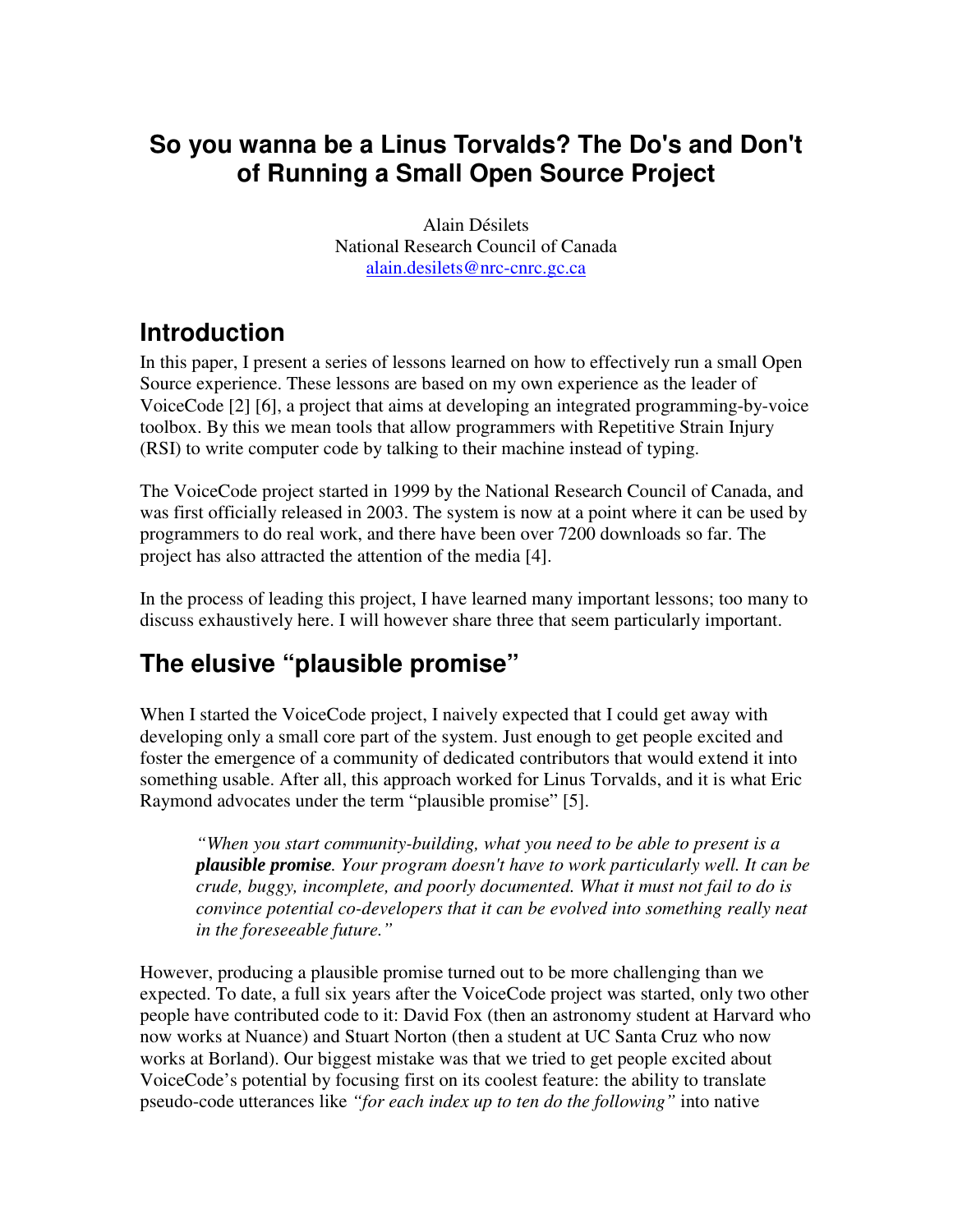programming code. We demonstrated this feature early on, but not in a way that could be used for real. You had to simulate the act of speaking by typing text in a DOS console window, and the result appeared in a console window instead of inside an actual editor. While this gained us much kudos from the community of programmers-by-voice, it was obviously not perceived as a believable promise, because no-one actually contributed code to the project.

In my experience, people only start believing the promise when they can use the system for something real, even if it is small. Yet, if you are to co-opt people into investing countless hours in developing the system, it better be cool too. A good balance seems to be to *"Think Big and Cool, but start Small and Useful"*. In other words, write down a clear, big and cool vision, but start by implementing a very small end-to-end piece of it that people can use right away. With VoiceCode, we did Think Big and Cool, but we failed to start Small and Useful.

## **It's all about people and collaboration, not software**

It has often been noted that in software development, people and collaboration issues are more critical than technical ones. Open Source development is no exception, and it some ways, it has developed practices that make collaboration easier. Indeed the corner stone of Open Source, the GPL license, was designed specifically to foster collaboration by allowing developers to build upon each other's work. Also, one of the most attractive things about Open Source for developers is that it allows them to engage in direct conversations with the users (usually through email), without having to go through an intermediary like a marketing department. Developers quickly become addicted to such direct feedback on their work.

While the GPL and direct contact with users help with collaboration issues, Open Source development presents special challenges of its own in that respect. Because team members often live miles away from each other and sometimes in different time zones, it is harder for them to coordinate. Moreover, because the project usually has no funds, it is not economically possible for team members to travel and meet face to face. Finally, the fact that lines of authority in the project are usually inexistent means that people have to work harder to agree on things and work towards a common goal.

With VoiceCode, we did a number of things to facilitate collaboration. Firstly, even before we started the project there existed a mailing list called VoiceCoder, founded by Brad Litterel in 1999, where programmers-by-voice discussed particular issues they faced and exchanged best practices. This forum proved invaluable for connecting with our constituency of future users, and to define a vision for the project. However, we found email contact to be somewhat limiting. Therefore in March 2000, Eric Johansson and I organized a one day face-to-face workshop in Boston (a hotbed for speech recognition) where 21 people interested in programming-by-voice met to discuss and exchange ideas. This workshop was instrumental in shaping up the VoiceCode White Paper [7], a document that laid down the vision which the team pursued throughout the project.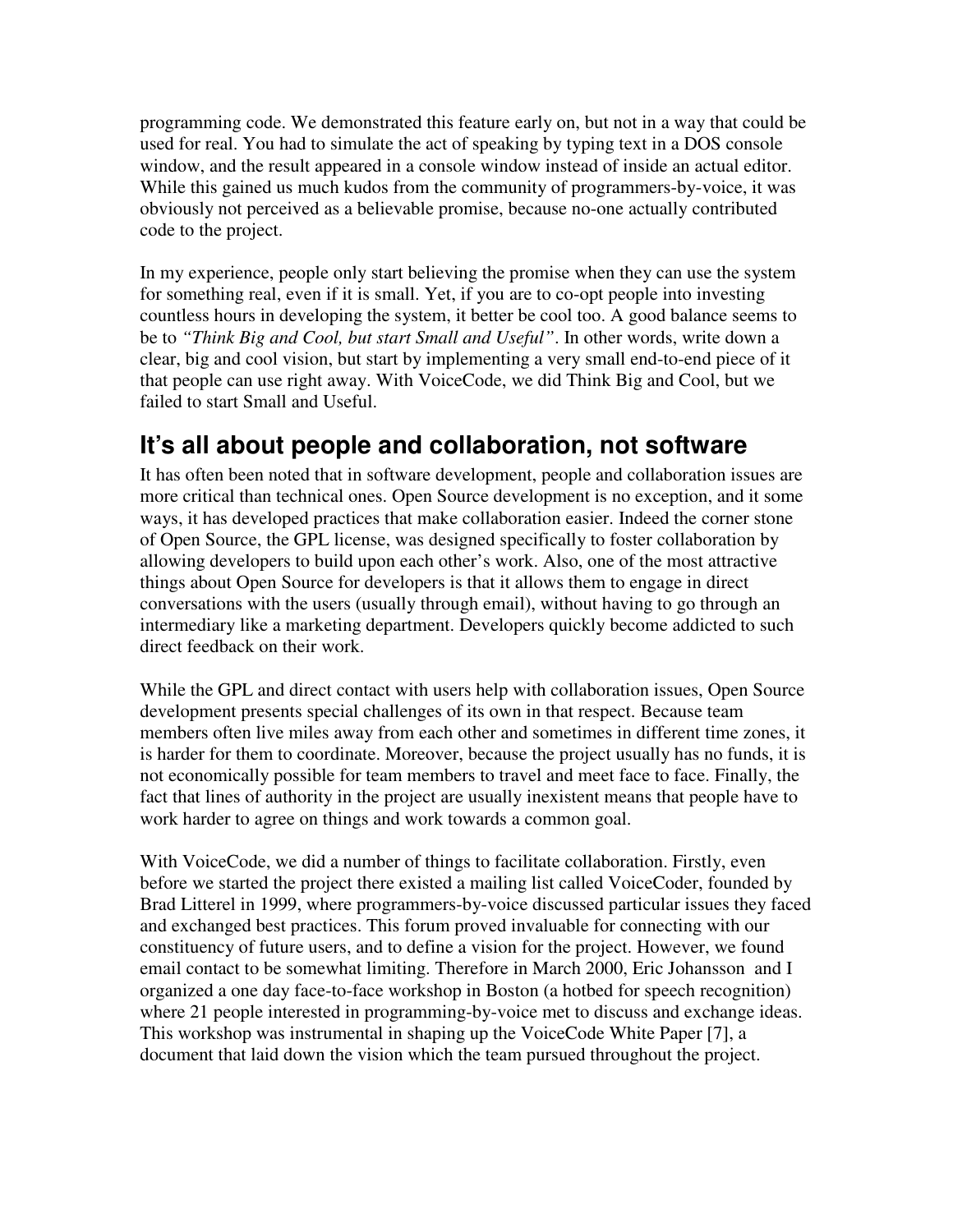On a more day to day basis, we used frequent emails and a wiki site to coordinate. Combined with a clear common vision, this turned out to be fairly efficient, but not as efficient as face-to-face contact. At one point, David Fox and I kept engaging in heated technical debates that took several days and sometimes close to a hundred emails to resolve. Sometimes the tone of the messages bordered on flaming, which kept both of us awake at night. Eventually, we decided that the spirit of our collaboration would be greatly improved by having a weekly one hour meeting on the phone. This turned out to be instrumental in allowing us to keep a good working relationship and to discuss difficult issues more efficiently and in a spirit of mutual respect.

In summary. Make sure you have a good way to communicate with your constituency of future users very early on, ideally even before you have written a single line of code. Arrange for key players to sporadically meet face to face. Keep the team working towards a same goal by defining a clear vision that everyone can buy into right from the outset. Use lots of asynchronous communication (email, wiki) as the basic mechanism for communication within the team, but make sure you meet regularly in a more synchronous medium to foster good working relations.

# **Take a leaf from the Extreme Programming book**

I knew from day one that an Open Source project would not be amenable to top-down waterfallish management. After all, how much control can you, as a leader, exert on a team of volunteer developers? But at the same time I knew that I would have to put some sort of lightweight process in place to control (and hopefully leverage) the somewhat chaotic nature of an Open Source project. I just didn't know what.

Then in 2002, I attended a one week training workshop on Extreme Programming (XP) [3]. I could immediately see how the practices of XP were immediately applicable to an Open Source project. In particular, practices like close collaboration with customers/users, Small Iterations, Release Planning, Simplicity (*"StartWithTheSimplestThingThatCouldPossiblyWork"*) and No Functionality Added Early provided a clear and operational way of rapidly delivering a "believable promise". I could also see how Test Driven Development, Collective Code Ownership, Coding Standards and System Metaphor would help newcomers in understanding the code and making them feel comfortable with it (something which is important for recruiting new contributors).

I shared what I had learned with my co-developer David Fox, and we immediately started applying some of the practices in VoiceCode. This turned out to be very useful. In some cases (ex: Test Driven Development), we had already been using embryonic versions of the practice. But XP showed us a way to "turn the dial to max". Altogether, using XP practices made such a difference that I found myself wishing I had learned about them before I had started the project. In particular, I am convinced that it would have focused us on delivering something smaller and useful end-to-end early on (probably within a year). Unfortunately, by the time I learned about XP, the system had already grown big and ambitious, and we felt compelled to complete what we had started.